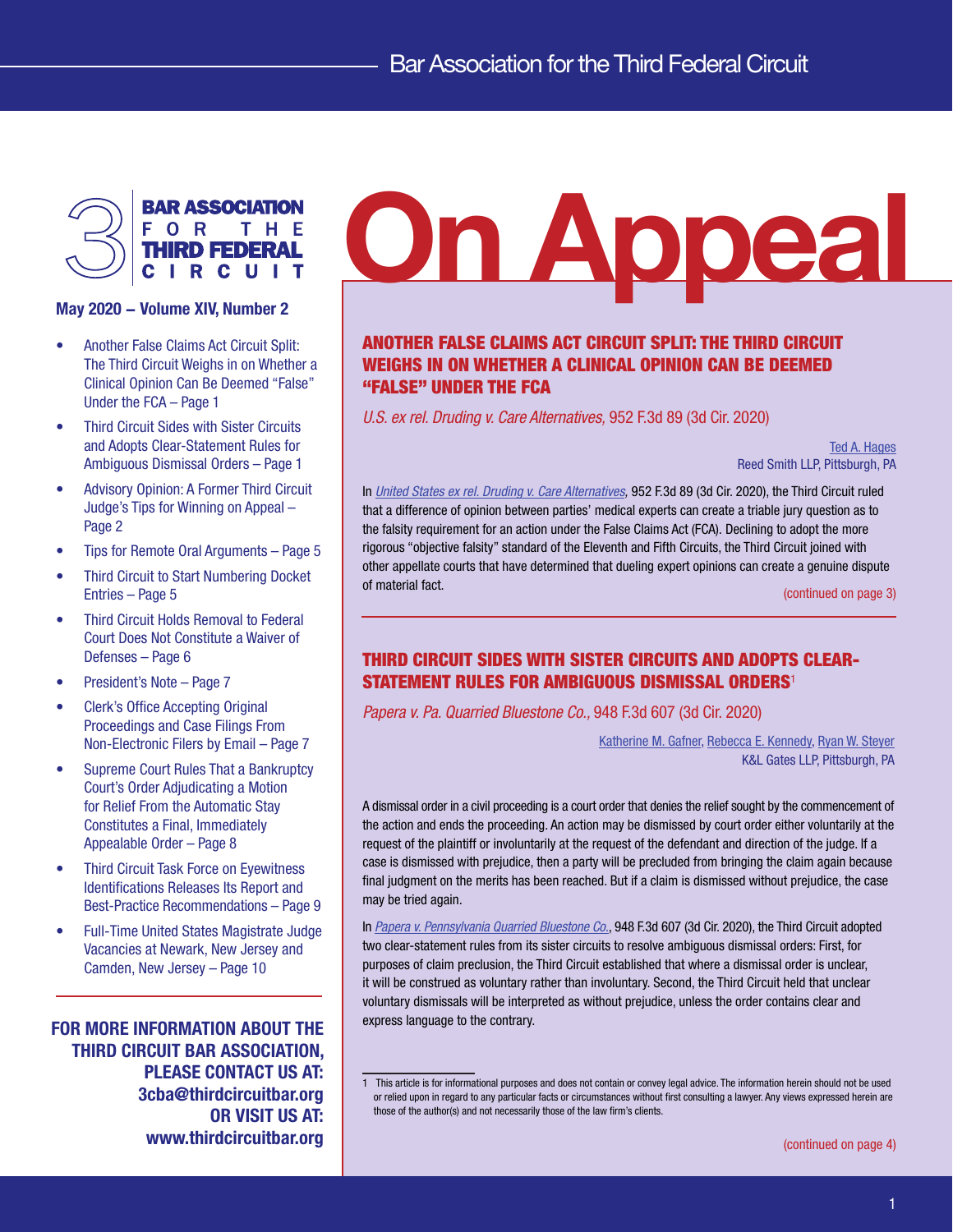

# <span id="page-1-0"></span>ADVISORY OPINION: A FORMER THIRD CIRCUIT JUDGE'S TIPS FOR WINNING ON APPEAL

Before reentering private practice, I was a federal judge for over 24 years, the final eight of which I had the tremendous honor of serving on the United States Court of Appeals for the Third Circuit. As a circuit court judge, I reviewed thousands of briefs, heard scores of oral arguments, and addressed countless motions and emergency matters. Some of these cases were high-profile. Many were complex. Others, while diligently analyzed by the judges and their clerks, involved comparatively straightforward issues that were more easily resolved. Through *all* of these cases, however, I developed a mental checklist—a proverbial "dos and don'ts" list—for effectively presenting a case on appeal. To that end, I hope the following suggestions will be useful to the bar, new and veteran advocates alike:

- Ensure accurate citations. This may seem obvious, but it must be said. Far too often, parties submit briefs that are littered with inaccurate citations to the record and to legal authorities. Attorneys also carelessly cite to the record generally, or cite a statute or case without pinpointing the precise subsection or page, forcing the judge and her staff to hunt for the correct subsection or page. While the occasional typo can slip by even the most diligent writer, repeated erroneous or general citations can create the impression that your analysis is careless, which can undermine how the court views your arguments. You do not want this to happen. The Third Circuit's appendix-hyperlinking pilot project should help in this regard, but attorneys must still diligently ensure precision and accuracy in citations before filing a brief.
- Write a clear summary of your argument. The appeal you are presenting is very likely to be extremely important to your client, and for the individual client it is likely to be the most important thing in her life. Having said that, judges and their staff are busy. Indeed, it is common for federal appeals panels to have to decide approximately 25-30 cases for each sitting. For this reason, it is imperative that your brief has a succinct summary of your argument that clearly and convincingly articulates what you want the court to do and why it should do that. An effective summary of argument not only makes the court's job easier, it also guarantees that you—the person with the most knowledge about your position—have a chance to provide the court with a roadmap to your desired result. Always take advantage of that opportunity.
- Vary sentence structures. Short, simple sentences can be a highly effective tool in acclimating a judge with the facts and legal issues underlying your case. Like building blocks, this approach lays a foundation on which a reader can confidently delve into the record and case law. However, overreliance on short sentences can sometimes veer into monotony, which can make a reader lose interest. As such, I have found it helpful when parties intersperse longer sentences throughout their briefs, particularly when juxtaposed against a purposely impactful short sentence. See what I mean?
- Avoid block quotes. Many writers insert lengthy block quotes to underscore what they consider key points in their briefs. I respectfully disagree with this approach. While I understand the impulse to use block quotes, and the format is indeed needed in certain circumstances, I found that it made

#### [Hon. Thomas I. Vanaskie \(Ret.\),](https://www.stevenslee.com/?pro=hon-thomas-i-vanaskie-ret) [Geoffrey R. Johnson,](https://www.stevenslee.com/?pro=geoffrey-r-johnson-2) [Peter J. Adonizio, Jr.](https://www.stevenslee.com/?pro=peter-j-adonizio-jr) Stevens & Lee, Scranton, PA, Philadelphia, PA

my job as a judge easier when parties used shorter quotes from cited authorities in their own sentences and placed lengthier quotes, when necessary, in footnotes. I was not alone in this view among my judicial peers. This approach increases the likelihood that a judge will not skim over what might otherwise appear in a tedious block quote and, perhaps most importantly, helpfully explains to the panel why an authority bolsters *your* position in *your* particular case.

- Don't mischaracterize facts or law. Your credibility is your most important asset and you do not want to lose a panel's trust by hiding from or mischaracterizing, intentionally or otherwise, the factual record or applicable law in your case. Of course, this advice is not meant to deter persuasive writing or zealous representation. Those are hallmarks of strong and effective appellate advocacy. Instead, this is a reminder that, if facts or precedents exist that undermine your position, chances are high that your adversary will find them and make the court aware of them. Generally speaking, then, you should confront adverse authorities and facts head-on, thereby bolstering your credibility with the court and presenting a significantly more helpful brief.
- Maximize your reply brief. Reply briefs are, hands down, the most frequently missed opportunity among practitioners to advance their case on appeal. While many, more experienced advocates use the reply brief effectively, more often than not, appellants simply repeat the arguments from their opening brief without actually replying to their adversary's brief. Or even worse, some advocates incorporate by reference whole sections of their opening brief in the reply brief. Those are egregious mistakes. Bear in mind that some judges start their review process by reading the reply brief. It is therefore extremely compelling when you submit a clear and focused reply brief that meaningfully addresses your adversary's arguments and explains why—notwithstanding those arguments—you win and they lose. Relatedly, given the increasingly low percentage of cases that are granted oral argument, you should not assume that you will be able to offer reply points at oral argument. If anything, writing an effective reply brief increases the likelihood that your panel will become more focused on your case and grant oral argument.

I could offer many more suggestions, but I think the above insights provide a helpful reference point for advocates, particularly newer members of the bar navigating the appeals process. For helpful advice regarding oral arguments, I'd also recommend reading [Matthew Stiegler'](http://www.stieglerlaw.com/attorney-profile.html)s article, "One Lawyer's Advice to Advocates Preparing for Their First-Ever Oral Argument," which was previously published in the [April 2019 edition](http://thirdcircuitbar.org/newsletters.html) of this very newsletter. While that article was directed towards younger lawyers, the advice provided by Mr. Stiegler is universal and provides a useful refresher course for any attorney preparing for argument.

Now that I'm on the other side of the bench, I look forward to meeting and knowing the members of the Third Circuit Bar Association. Anyone interested in speaking about this article, or the practice more broadly, should feel free to contact me. I hope you do.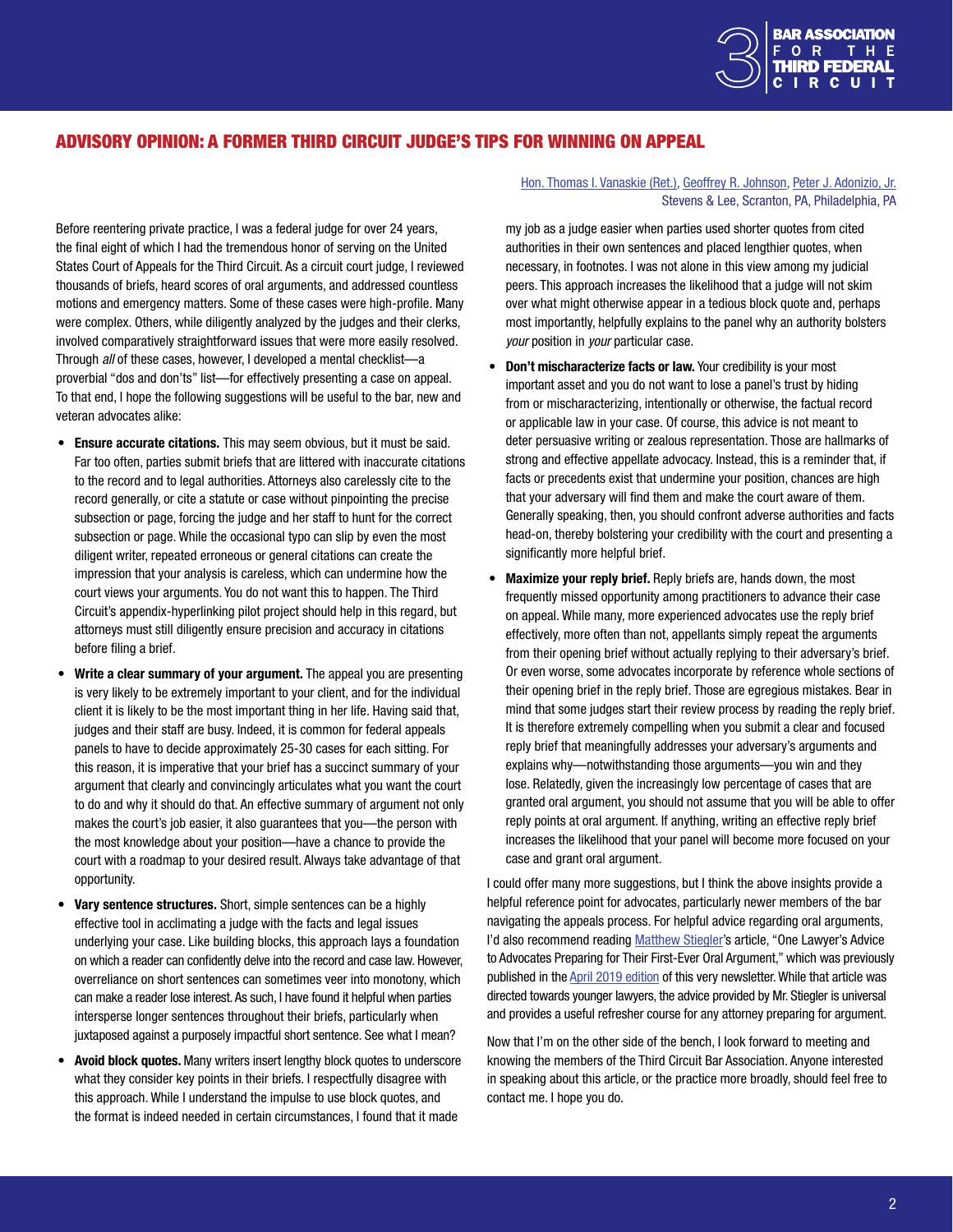

# <span id="page-2-0"></span>ANOTHER FALSE CLAIMS ACT CIRCUIT SPLIT: THE THIRD CIRCUIT WEIGHS IN ON WHETHER A CLINICAL OPINION **CAN BE DEEMED "FALSE" UNDER THE FCA** — continued from page 1

In *Care Alternatives*, former employees turned relators brought suit under the FCA's *qui tam* provision against their former employer and New Jersey hospice facility, Care Alternatives. They alleged that the facility improperly admitted patients who were ineligible for Medicare's Hospice Benefit, by which eligible persons receive and health care providers are reimbursed for providing palliative care. To effectuate its scheme, the facility purportedly altered patient Medicare certifications to reflect benefit eligibility, ultimately submitting falsified hospice-reimbursement claims to Medicare and Medicaid.

After the Government decided not to intervene in the action, the relators proceeded independently in the U.S. District Court for the District of New Jersey, seeking to hold the facility liable under the FCA, which prohibits any person from knowingly submitting to the United States a false claim for payment or approval. 31 U.S.C. § 3729(a)(1)(A). The parties each retained medical experts, who offered dueling opinions as to whether a reasonable physician would have determined that the patients at issue were hospice eligible. The relators' expert opined that 35% of patients examined were inappropriately certified, while the defendant's expert found no errors.

Care Alternatives successfully moved for summary judgment as the District Court concluded that a mere difference of opinion between medical experts, without more, is insufficient to show a "false claim" as the FCA requires. Reasoning that medical opinions are inherently subjective and thus cannot be false, the district court applied the Eleventh Circuit's "objective falsehood" standard, which requires relators to present evidence that a physician's prognosis was in fact inaccurate to meet the FCA's falsity requirement. *See United States v. AseraCare, Inc.*, 938 F.3d 1278 (11th Cir. 2019).

#### The Third Circuit's Decision

The relators successfully appealed. Judge Greenaway, writing for the panel that included Judges Hardiman and Bibas, stated that a provider's claim for reimbursement can indeed be deemed "false" based on medical expert testimony which shows that accompanying patient certifications did not support a prognosis of terminal illness. Rejecting the lower court's premise that an opinion's subjective nature makes falsity indeterminable, the Court looked to the common law—as the FCA does not define "false"—to determine that an opinion can in fact be considered false. Under the common law, the veracity of a medical opinion is subject to scrutiny and can be proven untrue through expert analysis after the fact.

Moreover, the District Court's approach required the relators to show that a physician deceitfully falsified a patient certification in exchange or that a doctor certified a patient whom she believed to be ineligible. But, this approach wrongly conflated the elements of falsity and scienter. Merging these statutory requirements, as the lower court had done, ultimately reads the latter out of the FCA. However, the requirement to show that a defendant *knowingly* submitted a false claim is an important independent element, as the mental state condition protects innocent providers from liability simply where an expert could be found to disagree with an original prognosis.

Finally, the objective falsity standard has the effect of requiring relators to prove "factual falsity"—that the facts contained within the claim are actually inaccurate. Third Circuit precedent, however, makes clear that the FCA also embraces "legal falsity." Under this alternative, a claim may be "false" where a provider incorrectly certifies that it has complied with a statute or regulation the compliance with which is a condition for payment by the Government. In other words, where relators can show that a defendant failed to meet a regulatory requirement for submitting a valid claim to the Government—which may be done, in part, through an expert opinion that patient Medicare certifications are inaccurate—they have shown a triable issue of fact as to whether such claims are indeed "false." Thus, the Third Circuit rejected the Eleventh Circuit's *AseraCare* holding that a difference of opinion among physicians reviewing medical documentation *ex post* cannot alone show the original medical opinion to be false.

# Implications

Care Alternatives further opens the door for relators to get to trial, as their claims survive summary judgment where reasonable medical experts disagree about the factual or legal falsity of a challenged claim. Health care providers and FCA plaintiffs, in turn, face a diverging set of rules and risks. In the Eleventh and Fifth Circuits, greater reliance is likely to be placed upon original clinical opinions, as FCA plaintiffs bear the burden of identifying facts surrounding a clinical decision that are inconsistent with the proper exercise of medical judgment, such as by proving that a doctor failed to review a patient's file or that the doctor did not actually believe her certification when signing off. Elsewhere, *Care Alternatives* reinforces the need for health care providers to review documentation, policies, and other measures that safeguard against claims of falsity, as a reasonable original prognosis cannot alone insulate providers.

While *Care Alternatives* was a hospice case, the decision more broadly provides relators with a sword to challenge defendants who assert that their agents have made reasonable judgments in a subjective area. At the same time, the ruling, which was limited to the FCA element of falsity, leaves many traditional FCA defenses untouched. As the Third Circuit emphasized, the independent scienter element, and every other statutory condition required to bring an FCA claim, must still be proven. Likewise, *Care Alternatives* does not affect traditional summary judgment arguments, as a party may prevail where the factual record only supports an inference in favor of one party. Still, now that another Circuit has concluded that an expert's opinion is enough to create a jury question as to falsity, FCA litigation is not likely to slow any time soon.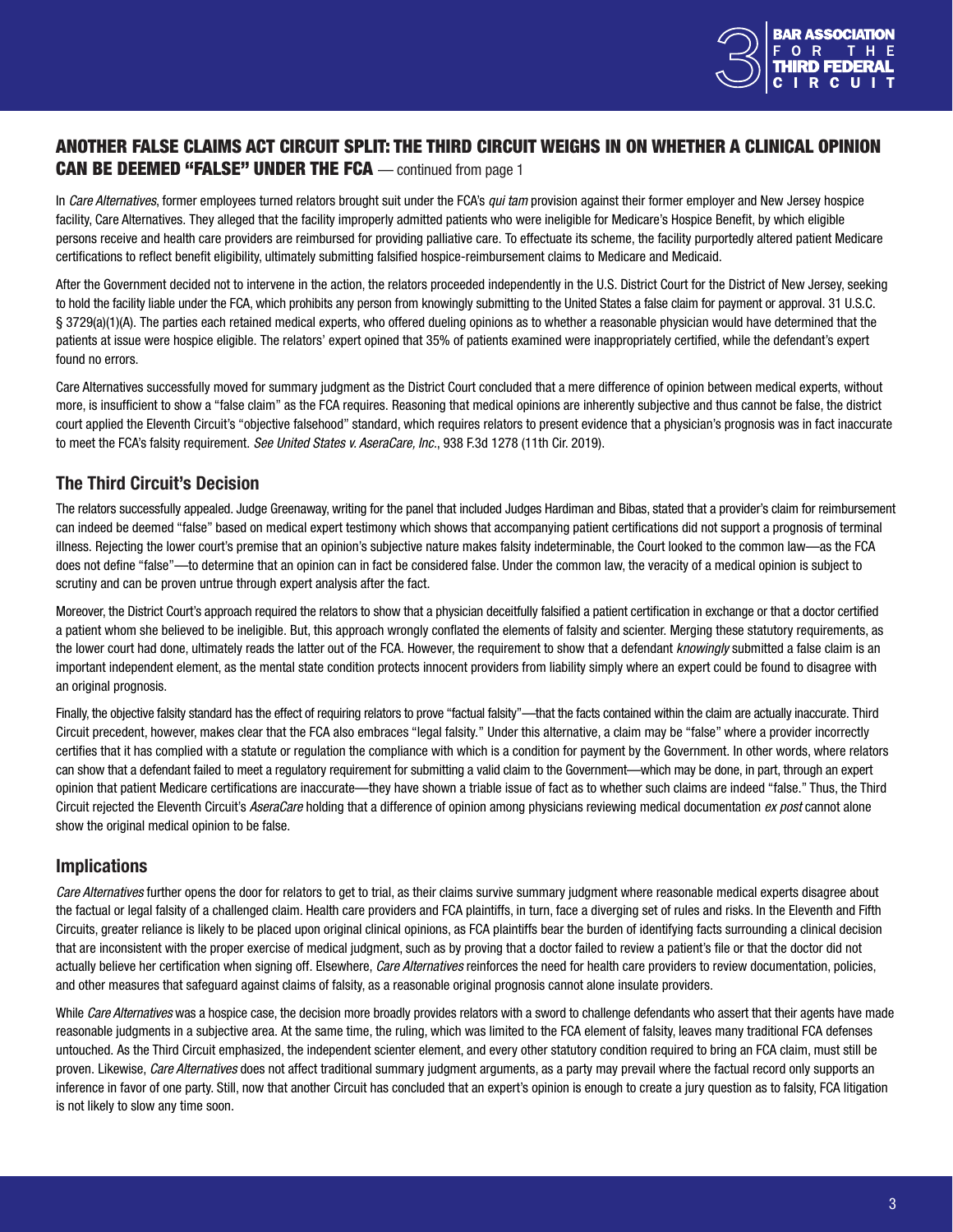

# <span id="page-3-0"></span>THIRD CIRCUIT SIDES WITH SISTER CIRCUITS AND ADOPTS CLEAR-STATEMENT RULES FOR AMBIGUOUS

**DISMISSAL ORDERS** — continued from page 1

#### **Background**

In *Papera*, the plaintiffs attempted to revive previously dismissed claims after a mediation settlement fell through. The parties appeared to resolve the underlying case in mediation. The plaintiffs alerted the district court and requested a 60-day order of dismissal. The district court subsequently filed a two-sentence order tentatively dismissing the case and giving the parties 60 days to finalize the settlement. In an accompanying minute entry, the district court noted that the case was dismissed "without prejudice," but the plaintiff could move to reinstate the case for good cause if the settlement fell through. The district court never received a final settlement agreement.

Four months later, the plaintiffs requested a conference call regarding the status of the litigation. The district court stated that it had administratively closed the case and no longer had jurisdiction. A month after the call, the plaintiffs filed a nearly identical new complaint, which was assigned to the same district court judge. The defendants moved for summary judgment based on the claim-preclusive effect of the prior dismissal order, which the district court granted on that basis. However, on appeal, the Third Circuit reversed.

# Third Circuit's Decision

The pivotal issue on appeal was the claim-preclusive effect of an ambiguous dismissal order. Claim preclusion only bars relitigation of claims dismissed with prejudice. Under Rule 41(b), an involuntary dismissal is treated as dismissal with prejudice and, therefore, claim preclusive "[u]nless the dismissal order states otherwise." Fed. R. Civ. P. 41(b). Conversely, under Rule 41(a), a voluntary dismissal is treated as a dismissal without prejudice and, therefore, not claim preclusive unless the order "states otherwise." Fed. R. Civ. P. 41(a).

In *Papera*, the Third Circuit held that it would construe ambiguous orders as voluntary orders without prejudice. Thus, "[o]nly a clear and explicit statement will suffice" to establish claim preclusion, either by declaring the dismissal involuntary, voluntary with prejudice, or otherwise preclusive. In so holding, the Third Circuit observed that this "clear-statement rule" aligns with the similar rules in the Fourth, Fifth, and Eleventh Circuits, as well as the general preference against imposing the "severe" remedy of dismissal with prejudice.

Applying the clear-statement rule to the *Papera* case, the Third Circuit determined that the district court's dismissal order, at the plaintiffs' request, did not clearly express that the original lawsuit was dismissed involuntarily or with prejudice. The Third Circuit acknowledged that the dismissal order could have been intended to suggest that failure to present a settlement agreement within the 60 days would result in dismissal with prejudice. However, this speculative inference was insufficient, absent clear and express language. The Third Circuit also acknowledged that if the district court had issued a separate order after the 60 days had passed or during the requested conference call, then the subsequent dismissal could have had claim-preclusive effect. However, the record did not indicate a separate order. Thus, in the absence of a clear statement to the contrary, the dismissal order in the first lawsuit did not have claim-preclusive effect over the plaintiffs' second lawsuit.

#### Conclusion

*Papera* clarifies that Third Circuit courts will interpret a dismissal order as non-prejudicial unless the order contains clear and express language to the contrary. Therefore, parties should review dismissal orders for clear language indicating dismissal with prejudice. If no such language exists, the Third Circuit's opinion suggests that defendants can and should request an additional order noting dismissal with prejudice to ensure claim-preclusive effect.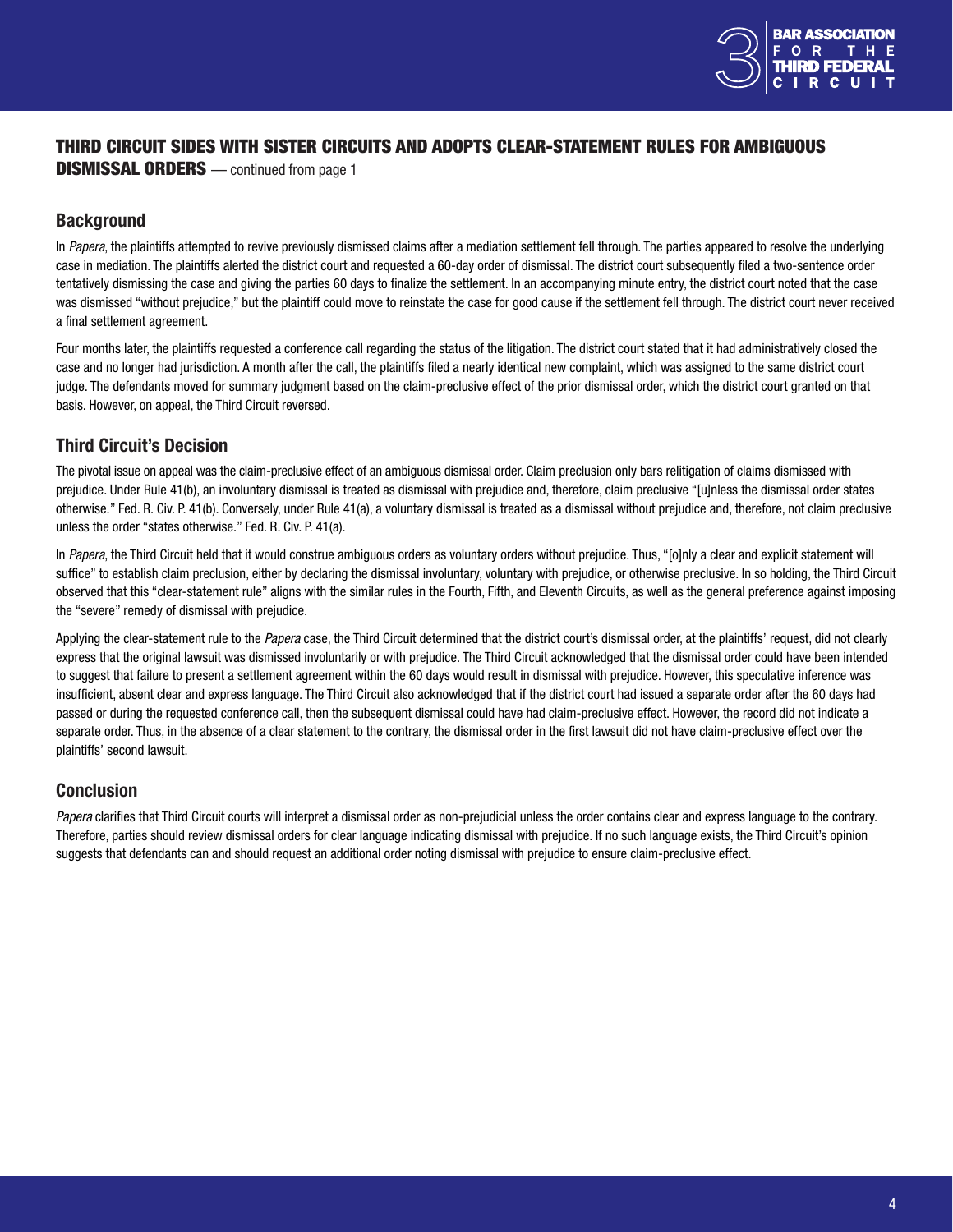

#### <span id="page-4-0"></span>TIPS FOR REMOTE ORAL ARGUMENTS

[Andrew C. Simpson](https://www.coralbrief.com/About/Andrew-C-Simpson.shtml), Andrew C. Simpson P.C., U.S. Virgin Islands

There are a number of things to consider before engaging in a remote oral argument. One consideration is the technological resources that can benefit you (which will in part depend upon whether you are arguing by telephone or video). For telephonic, avoid your home phone and even your smart phone. Get a decent phone with speakerphone (handsfree) capability. For video, if at all possible, avoid using the built-in microphone and camera on your computer or iPad. Don't even think about using a smart phone. Invest in a good webcam and, ideally, a separate USB microphone that has noise-cancelling features or, better, cardioid features. You want to look and sound your best and these will make a big difference. Consider getting a "soft box" (aka "light box") with a daylight spectrum bulb to help eliminate the shadows under your eyes. When stores restock, you can get all three of these items for under \$250 (total). Your computer speakers should work fine as long as you can hear what is said. It's important how you look and sound at argument; it's less important if the judges' voices don't sound natural.

Now consider the logistics of using the technology. Position the camera above your eyelevel and directly above the monitor where the judges will appear. If your camera is located somewhere else and you are looking at the judges on the monitor, it will appear to them like you are looking off to the side rather than at them. You don't want the camera too close to your face as webcams tend to distort facial features the closer you get to them. Consider the background behind you. A neutral background is best. Even a "diploma wall" is distracting. You don't want a light source behind you as that will make you appear as a silhouette. Consider a virtual background if using a platform like Zoom that offers that option. But virtual backgrounds can create a halo around your head when you move (especially if there is a light source behind you).

Now that you've got your system set up, you need to "moot" it. Have a technology moot court session with a colleague, using the same platform the court will use if possible. How does your name appear on the screen? (It might be the nickname given to your computer.) How do you get other participants to show up on your screen? How are you going to handle messages from your remote co-counsel in mid-argument? Consider a second technology moot with your opponent. You want the argument to go smoothly for the court. It benefits no one if there are distractions because your opponent does not understand the technology.

It's the day of the argument. Dress for court. No shorts. You don't know what might happen that forces you to stand up on camera. Avoid stripes or complex patterns as they tend to "move" on camera and distract the viewer. Avoid all black or all white. Cameras emphasize contrast. Grey, light blue or light pastels are good options.

Understand that your presentation by telephone or video will be different than a live argument. Sometimes the technology, especially in telephonic arguments, won't let you hear that a judge is trying to ask a question. You need to take more frequent breaks so that judges can ask their questions. In a video argument, you may be in a better position to realize that another judge is trying to ask a question, so you may need to play "traffic cop" more than would occur in a live argument. While you should never read an argument in any event, beware that it is much more obvious if you are reading when you present via video. Clock management can be much more difficult in a remote argument, especially a telephonic one.

Planning ahead and practicing will allow you to offer the best remote argument on behalf of your client in these difficult times. And the court will most certainly appreciate your additional preparation.

#### THIRD CIRCUIT TO START NUMBERING DOCKET ENTRIES

Starting January 1, 2020, docket entries listed on the Court's docket will be numbered. All cases opened in 2020 will have consecutive numbers assigned to each entry.

Docket entry numbers cannot be assigned to entries made prior to January 1, 2020 due to coding issues within the program. Entries made prior to January 1, 2020 will continue to be listed by filing date only and document icon where applicable. Entries posted on or after January 1, 2020 will be sequentially numbered calculated from all prior entries whether entered on the public docket or resulting from internal maintenance and processes such as referrals to the Circuit Mediator. For example, if a case has 15 docket entries prior to January 1, 2020 (10 public filing entries and 5 internal maintenance entries), the first docket entry made after January 1, 2020 on the general docket will docket number 16. The Court currently has approximately 2,800 open cases; the dockets for these cases will be mixed containing both numbered and unnumbered entries.

The changes will add clarity to the Court's dockets and will benefit the public, litigants, and practitioners.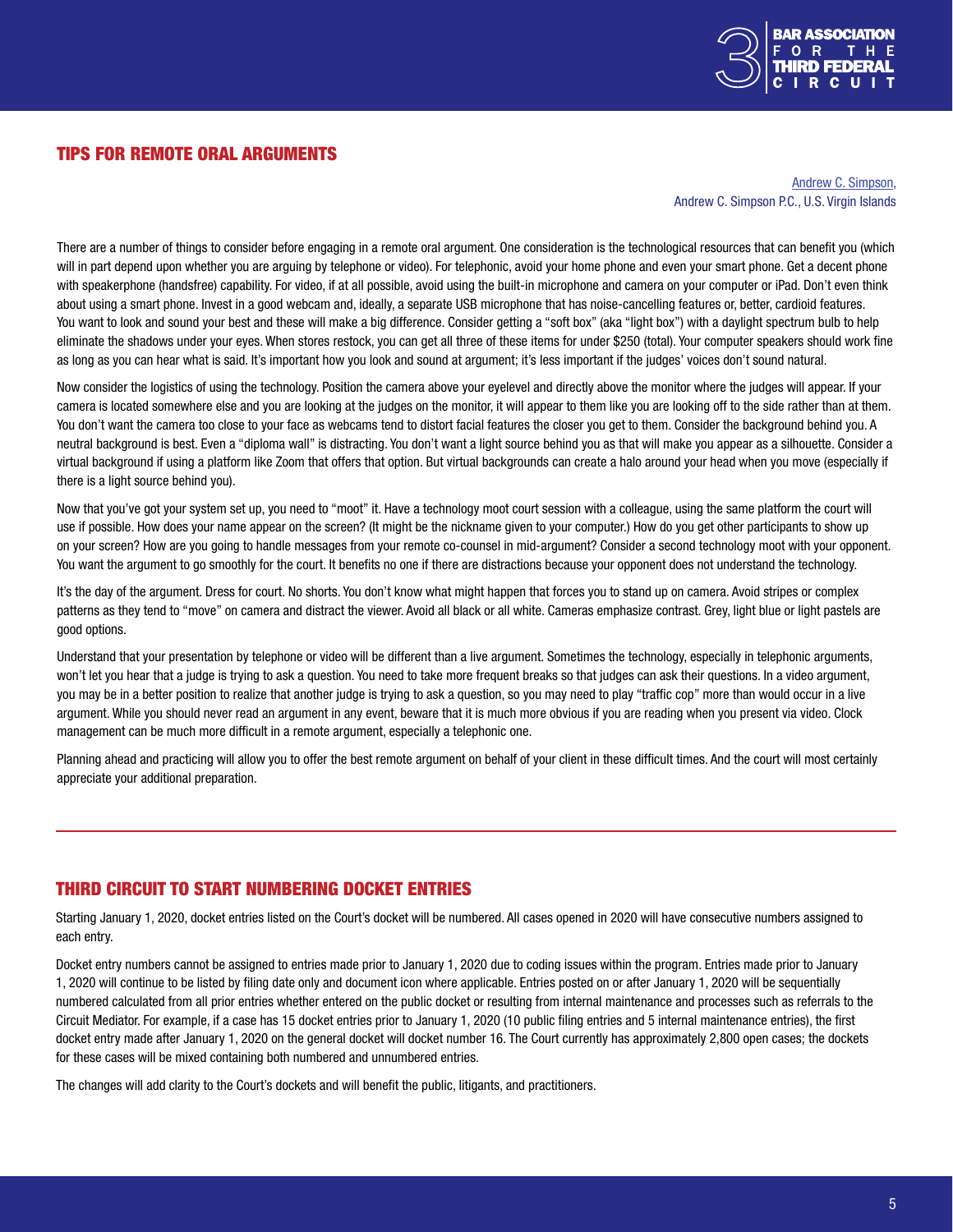

# <span id="page-5-0"></span>THIRD CIRCUIT HOLDS REMOVAL TO FEDERAL COURT DOES NOT CONSTITUTE A WAIVER OF DEFENSES

*Danziger & De Llano, LLP v. Morgan Verkamp LLC et al.*, 948 F.3d 124 (3d Cir. 2020)

[Molly Yingling](https://salzmannhughes.com/Our-People/Molly-Yingling) Salzmann Hughes, P.C., Chambersburg, PA

In our increasingly interconnected world, the practice of law has become ever more national, and at times even global, with few geographical obstacles impeding attorneys' practical abilities to assist clients. However, this ability to cast a wide net in forming professional associations creates the potential for complex questions of jurisdiction. This was the situation presented to the Third Circuit recently in *[Danziger & De Llano, LLP v. Morgan Verkamp LLC et al.](http://www2.ca3.uscourts.gov/opinarch/191986p.pdf)*, 948 F.3d 124 (3d Cir. 2020).

# **Background**

This case saw Ohio law firm Morgan Verkamp and Texas law firm Danziger squaring off in Pennsylvania state court over attorney's fees arising from Morgan Verkamp's representation of a client, Michael Epp, who was living outside of the United States. Danziger alleged that it referred Epp to Morgan Verkamp and had formed an oral contract with the Ohio attorneys under which Danziger was to collect a referral fee in the form of one-third of any attorney's fees from Epp's lawsuit. After Morgan Verkamp recovered several million dollars in attorney's fees as a result of the Epp litigation, Danziger filed a writ of summons against Morgan Verkamp in Pennsylvania state court, which compelled Morgan Verkamp to participate in pre-complaint discovery for a year and a half before Danziger finally filed a complaint.

Morgan Verkamp quickly removed the action to federal court and moved to dismiss the complaint for lack of personal jurisdiction. Both parties suggested in the alternative that the case be transferred to their respective states of Ohio and Texas. Without considering transferring the case, the District Court dismissed the action with prejudice, holding that Pennsylvania state court did not have personal jurisdiction over defendant Morgan Verkamp.

# Third Circuit's Decision

On appeal, the Third Circuit affirmed and held that Morgan Verkamp did not waive its personal jurisdiction defense by taking part in pre-complaint discovery for the time period between Danziger's filing of the writ of summons and the subsequent filing of the complaint. Under Pennsylvania law, defendants can raise the defense of personal jurisdiction via preliminary objections filed in response to a pleading. A writ of summons, however, is not a pleading but a tool by which to compel pre-complaint discovery. Morgan Verkamp's first opportunity to raise the defense of personal jurisdiction only arose upon Danziger's filing of the complaint a year and a half into the litigation. Active participation in litigation can only waive the defense of personal jurisdiction *after* the filing of the complaint. If Danziger's argument were to be accepted, it could result in plaintiffs utilizing writs of summons to effectively compel a waiver and force defendants to submit to personal jurisdiction. The Court declined to adopt such an interpretation.

In addition, on a question of first impression, the Court held that Morgan Verkamp did not consent to personal jurisdiction by removing the case to federal court instead of filing preliminary objections in Pennsylvania state court. The Court followed the established jurisprudence of the First, Second, and Eighth Circuits in holding that removal to federal court does *not* waive defenses that a defendant would otherwise have in state court. Removal is not akin to an appeal; the federal court exercises *original* rather than appellate jurisdiction over a case that has been removed. The Court therefore recognized that Morgan Verkamp's motion to dismiss for lack of personal jurisdiction under Federal Rule of Civil Procedure 12(b)(2) was proper because Morgan Verkamp did not waive the defense either by participating in pre-complaint discovery or by removing to federal court.

Finally, the Court ruled that the District Court did not abuse its discretion in declining to transfer the case to either Ohio or Texas. As such, the Court opted to affirm the dismissal, rather than remand. Because the statutes of limitations in Ohio and Texas have not yet run for Danziger's claims, the action may be refiled by the plaintiff in either state for further proceedings on the merits.

# Conclusion

In summarizing the case, the Court stated it succinctly, "removal to federal court changes the field of play, but not the game being played" and "the District Court need not find [the parties] a new playing field."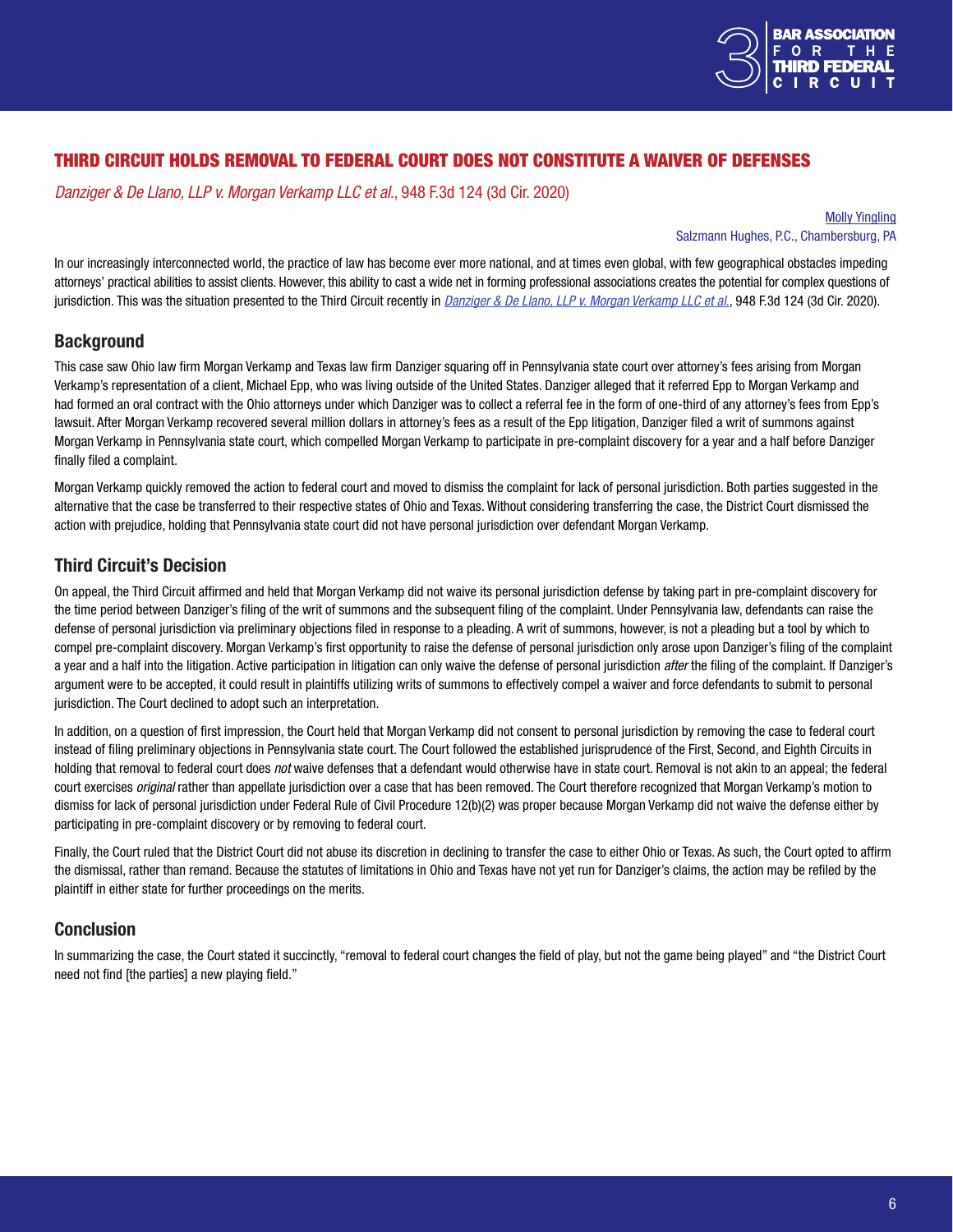

## <span id="page-6-0"></span>PRESIDENT'S NOTE

[Andrew C. Simpson](https://www.coralbrief.com/About/Andrew-C-Simpson.shtml) Andrew C. Simpson P.C., U.S. Virgin Islands

What a difference a few months can make. Instead of the 3CBA preparing for sponsoring the opening reception for the Third Circuit's Judicial Conference and putting the finishing touches on some excellent CLE programs that we had prepared for the conference, we find ourselves hunkered down under stay-at-home orders issued by our respective state and territorial governments.

The Court, of course, had no realistic choice but to cancel the conference. When we received the news, the 3CBA reached out to encourage that it be rescheduled at the earliest possible date. We also offered to assist with any of the logistics that might be necessary. We consider the conference an important factor in maintaining the excellent bench–bar collegiality that the Third Circuit and the district courts within the Circuit are justly known for and we want to help foster that in any way possible.

With the COVID-19 crisis still making it difficult to plan for the future, the advance planning that is necessary to put together such an event, and concerns about mass gatherings, it may be some time before the Court can schedule the next bench-bar conference. But, when that time comes, the 3CBA will be ready to shoulder a laboring oar to assist as requested. In the meantime, we hope you, your families and your co-workers are safe and remain that way.

#### CLERK'S OFFICE ACCEPTING ORIGINAL PROCEEDINGS AND CASE FILINGS FROM NON-ELECTRONIC FILERS BY EMAIL

#### Amended April 13, 2020

The United States Court of Appeals for the Third Circuit remains open and operational during the COVID-19 pandemic. The Third Circuit Clerk's Office is conducting remote operations during this time and will continue to process all filings submitted to the Court.

Counsel and parties who are registered CM/ECF filers should continue to submit case filings through the Court's CM/ECF system.

Counsel and pro se litigants who need to file a new original proceeding, such as a Petition for Review, a Petition for Writ of Mandamus or Prohibition, or a Motion for Leave to File a Second or Successive Habeas Petition may send the documents in PDF format to the Clerk for filing via email addressed to [emergency\\_motions@ca3.uscourts.gov](mailto:emergency_motions%40ca3.uscourts.gov?subject=).

Litigants who cannot file through the Court's CM/ECF system may also submit documents for filing in PDF format by email addressed to [emergency\\_motions@ca3.uscourts.gov](mailto:mailto:emergency_motions%40ca3.uscourts.gov?subject=). Please include the appeal number in the subject line of the email.

PDF files should NOT be password protected. Parties may continue to submit filings through the U.S. Mail and overnight mail.

The Court of Appeals has installed its own drop box located on the first floor of the Courthouse for appellate filings. You should not place documents intended for the District Court in the Court of Appeals drop box. Prior to depositing documents, you may use the time stamp located on the District Court drop box or write the date and time on the Court of Appeals filings. Filings which are time sensitive should not be placed in the drop box and instead should be emailed to [emergency\\_motions@ca3.uscourts.gov.](mailto:mailto:emergency_motions%40ca3.uscourts.gov?subject=)

Any party who intends to file an emergency motion should call 267-299-4904 and leave a detailed message regarding the nature of the emergency and contact information.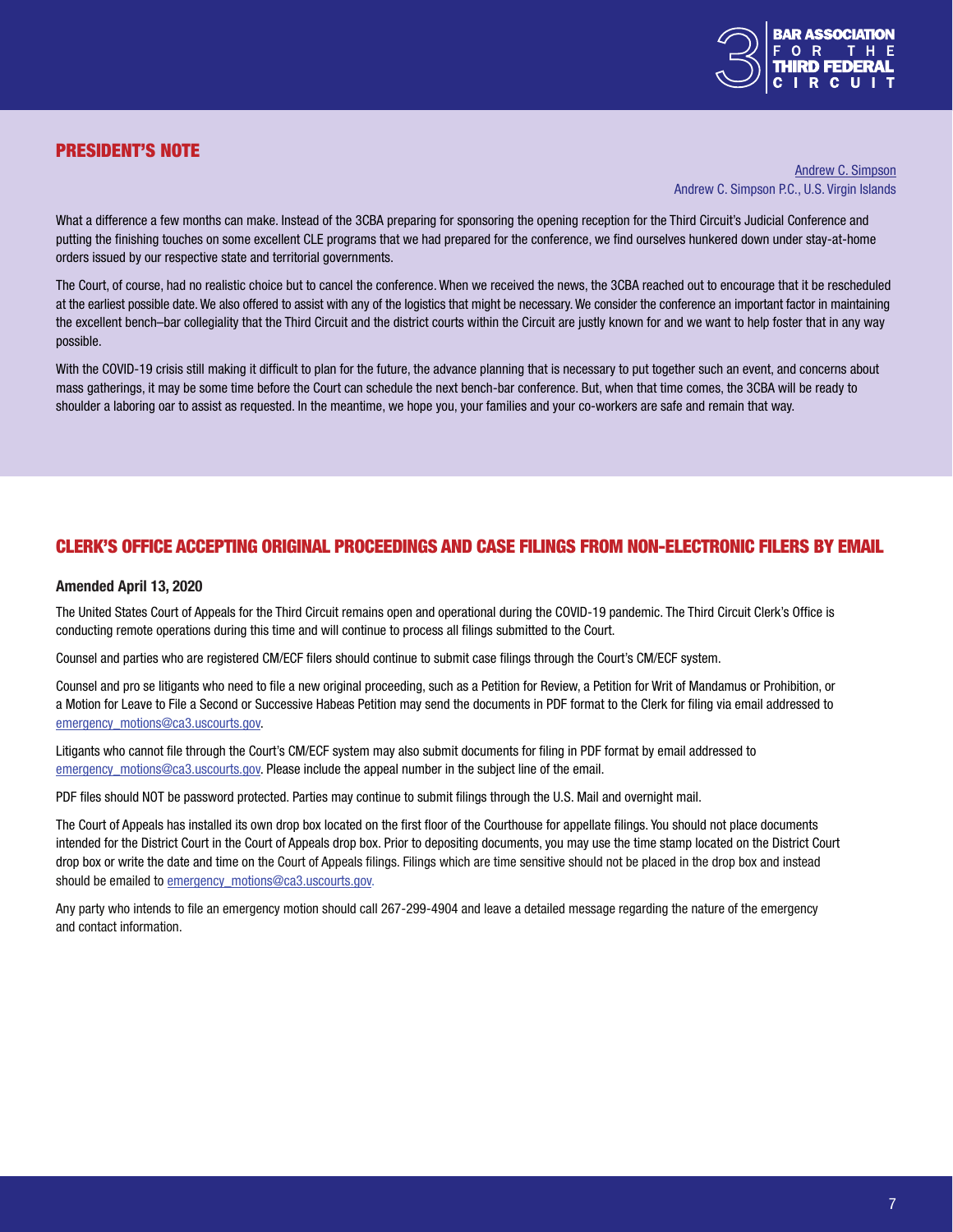

# <span id="page-7-0"></span>SUPREME COURT RULES THAT A BANKRUPTCY COURT'S ORDER ADJUDICATING A MOTION FOR RELIEF FROM THE AUTOMATIC STAY CONSTITUTES A FINAL, IMMEDIATELY APPEALABLE ORDER

*Ritzen Group, Inc. v. Jackson Masonry, LLC,* 140 S. Ct. 582 (2020)

[Katelin A. Morales](https://www.reedsmith.com/en/professionals/m/morales-katelin-a) Reed Smith LLP, Wilmington, DE

Generally, in civil litigation, a court's decision is considered "final" for purposes of appeal when the litigation ends so that there is nothing else for the court to adjudicate—in other words, when an entire case is concluded. The regime in bankruptcy, however, is different. A bankruptcy case, unlike other civil cases, is an aggregation of multiple individual controversies. The Supreme Court previously held in *Bullard v. Blue Hills Bank*, 575 U.S. 496, 501 (2015) that orders in bankruptcy cases qualify as "final" when they definitively dispose of discrete disputes within the overarching bankruptcy case. With the *Bullard* decision as a guide, the Supreme Court in *[Ritzen Group, Inc. v. Jackson](https://www.supremecourt.gov/opinions/19pdf/18-938_l6gn.pdf)  [Masonry, LLC](https://www.supremecourt.gov/opinions/19pdf/18-938_l6gn.pdf)*, 140 S. Ct. 582 (2020) recently addressed the issue of whether a dispositive ruling on a creditor's motion for relief from the automatic stay is a final, appealable order and unanimously held that a bankruptcy court order unreservedly granting or denying relief from the automatic stay is a final, immediately appealable order.

#### **Background**

The dispute stems from a breach of contract claim in Tennessee state court between Ritzen Group, Inc. ("Ritzen") and Jackson Masonry, LLC ("Jackson"). Before trial began in the state court, Jackson filed for bankruptcy under Chapter 11 of the Bankruptcy Code in the United States Bankruptcy Court for the Middle District of Tennessee, triggering the Bankruptcy Code's automatic stay provision, 11 U.S.C. § 362(a), and putting the litigation on hold.

Ritzen filed a motion in the Bankruptcy Court for relief from the automatic stay, seeking an order allowing the trial to proceed in state court. After a hearing, the Bankruptcy Court denied the motion. The Bankruptcy Code and the Federal Rules of Bankruptcy Procedure require parties to appeal from a final order within 14 days after entry of the order. 28 U.S.C. § 158(c)(2); Fed. R. Bankr. P. 8002(a). Ritzen did not appeal from the order denying the motion within those 14 days.

Ritzen then filed a proof of claim against the bankruptcy estate, asserting its breach of contract claim. Following an adversary proceeding, the Bankruptcy Court found that Ritzen, not Jackson, was the party in breach of the contract and disallowed Ritzen's claim against the bankruptcy estate. Without objection from Ritzen, the court confirmed Jackson's plan of reorganization.

Thereafter, Ritzen filed two separate notices of appeal in the District Court for the Middle District of Tennessee challenging the Bankruptcy Court's order denying relief from the automatic stay and its resolution of the breach of contract claim. The District Court rejected the first of Ritzen's appeals as untimely, holding that under section 158(c)(2) and Federal Rule of Bankruptcy Procedure 8002(a), Ritzen's time to appeal expired 14 days after the Bankruptcy Court's entry of the order denying relief from the automatic stay. Turning to the appeal from the Bankruptcy Court's rejection of Ritzen's breach of contract claim, the District Court ruled against Ritzen on the merits.

On further appeal, the Court of Appeals for the Sixth Circuit affirmed the District Court, holding that Ritzen's motion for relief from the automatic stay qualified as a "discrete proceeding," culminating in a dispositive decision. Therefore, the Court of Appeals concluded that Ritzen's appeal was not timely, as the 14-day appeal clock ran from when the Bankruptcy Court entered the order denying Ritzen's motion to lift the stay.

The Supreme Court granted *certiorari* to resolve the issue of whether bankruptcy court orders denying relief from the automatic stay are final and, therefore, immediately appealable under 28 U.S.C. § 158(a)(1).

#### The Supreme Court's Decision

The Supreme Court unanimously affirmed the Sixth Circuit. First, the Supreme Court looked to its ruling in *Bullard*. There, the Supreme Court held that a bankruptcy court's order rejecting a proposed plan at confirmation was not "final" and immediately appealable under section 158(a) because it did not conclusively resolve the relevant proceeding. The Supreme Court further noted in *Bullard* that the plan confirmation process is not a discrete or independent proceeding within the context 28 U.S.C. § 158(a), as it involves back and forth negotiations and, at times, submissions of amended or new plan proposals.

Comparing the description of the plan confirmation process in *Bullard* to that of stay relief adjudication, here, the Supreme Court held that a bankruptcy court's ruling on a stay relief motion is a discrete proceeding that is final and immediately appealable. The Supreme Court ruled that adjudication of a stay relief motion initiates a discrete procedural sequence, including notice and a hearing. This, the Supreme Court explained, is consistent with its holding in *Bullard* and the statutory text itself.

Ritzen argued that an order denying stay relief simply decides the forum for adjudication of adversary claims (bankruptcy court or state court) and, therefore, should be treated merely as a preliminary step in the claims adjudication process, rather than a discrete proceeding that is immediately appealable. However, the Supreme Court responded that Ritzen incorrectly characterized denial of stay relief as determining nothing more than the forum for claim adjudication. Resolution of a motion for stay relief can have large practical consequences, the Supreme Court explained, such as increasing creditors' costs, delaying collection of a debt, or causing collateral to decline in value. Furthermore, many motions to lift the automatic stay do not involve adversary claims against the debtor that would be pursued in another forum, such as non-judicial efforts to obtain or control the debtor's assets.

The Supreme Court also addressed Ritzen's argument that if the bankruptcy order adjudicating stay relief was held to be final and immediately appealable, it will encourage piecemeal appeals and unduly disrupt the efficiency of the bankruptcy process. The Supreme Court disagreed, explaining that classifying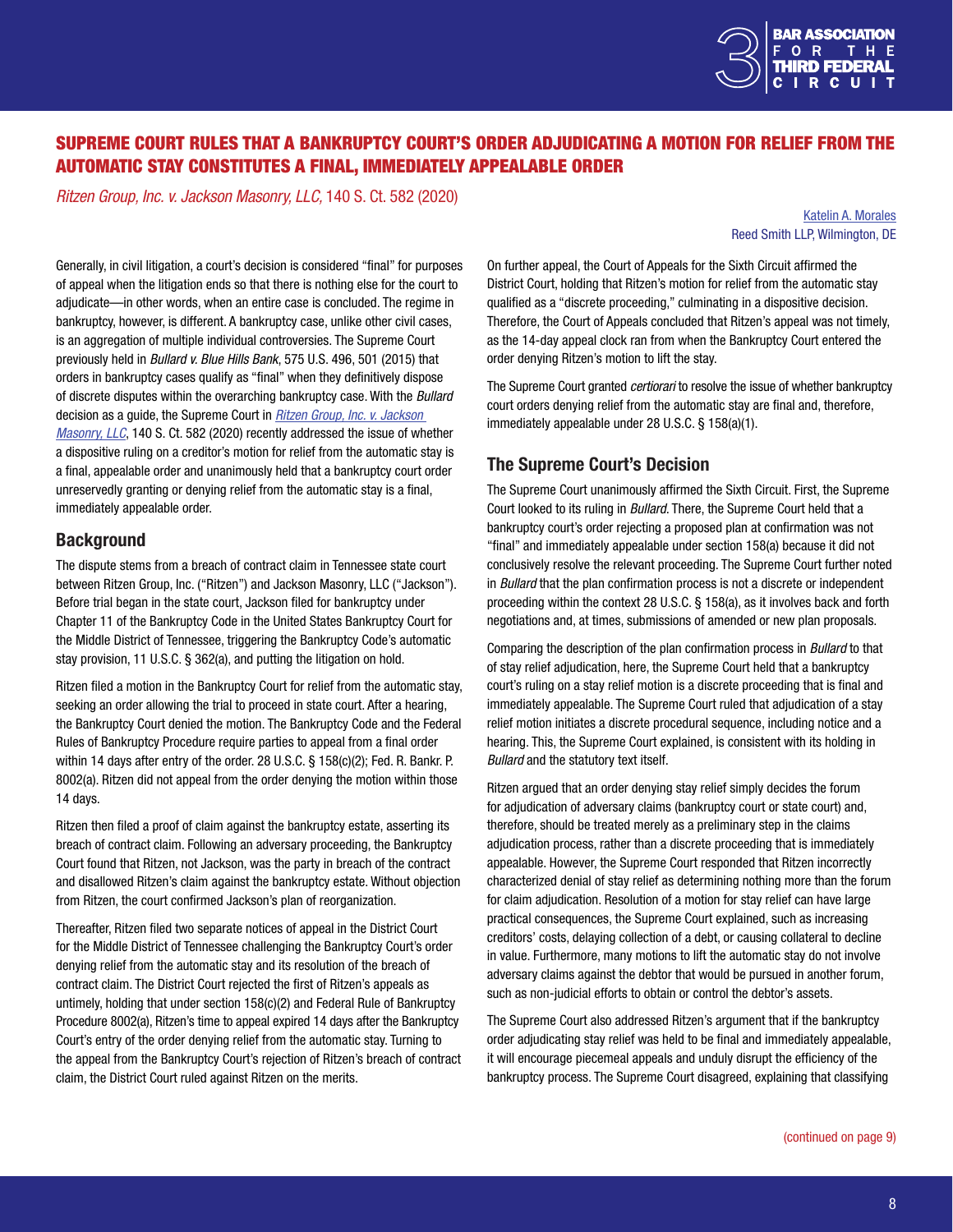

#### <span id="page-8-0"></span>SUPREME COURT RULES THAT A BANKRUPTCY COURT'S ORDER ADJUDICATING A MOTION FOR RELIEF FROM THE AUTOMATIC STAY CONSTITUTES A FINAL, IMMEDIATELY APPEALABLE ORDER — continued from page 8

orders that conclusively resolve stay relief motions as final will avoid, rather than cause, delays and inefficiencies because it will permit creditors to establish their rights expeditiously outside the bankruptcy process. The rule Ritzen urges, the Supreme Court asserted, would force creditors who lose stay relief motions to fully litigate their claims in bankruptcy court and then, after the bankruptcy case is over, appeal and seek to redo the litigation all over again in state court.

#### **Conclusion**

After *Ritzen*, adjudication of a motion for relief from the automatic stay is a discrete proceeding culminating in a final, appealable order. From a practitioner's perspective, this decision is a good reminder that it is crucial to file an appeal from an order granting or denying stay relief within 14 days.

## THIRD CIRCUIT TASK FORCE ON EYEWITNESS IDENTIFICATIONS RELEASES ITS REPORT AND BEST-PRACTICE RECOMMENDATIONS

Chief Judge D. Brooks Smith of the United States Court of Appeals for the Third Circuit has announced the release of the "2019 Report of the Third Circuit Task Force on Eyewitness Identifications." The Report was recently published in the *Temple Law Review*, 92 TEMP. L. REV. 1 (2019), and is available for viewing [here.](https://www.templelawreview.org/lawreview/assets/uploads/2020/01/Third-Circuit-Task-Force_92-Temp.-L.-Rev.-1.pdf)

On September 9, 2016, then Chief Judge Theodore A. McKee appointed a group of prominent judges, lawyers, scholars, and members of the law enforcement community to serve on the Third Circuit Task Force on Eyewitness Identifications. The Task Force was co-chaired by Judge McKee of the Third Circuit Court of Appeals and Judge Mitchell S. Goldberg of the United States District Court for the Eastern District of Pennsylvania. The Task Force was created, in part, in response to scientific developments in the field of eyewitness identification and a recognition that some courts have taken note of these developments and applied them in a number of criminal cases. The Task Force was charged with making recommendations to promote more reliable practices for eyewitness investigation and to effectively deter unnecessarily suggestive identification procedures, which raise the risk of wrongful convictions. Eyewitness misidentification is considered the single greatest source of wrongful convictions in the United States. At the time the Task Force was formed, no other federal court had undertaken a project aimed at examining the issues raised by eyewitness identification.

In conducting its comprehensive review of the research and scholarship in the field of eyewitness identification, the Task Force held meetings both as a whole and in subcommittees. It eventually drafted provisional reports of its findings, ultimately adopting its 2019 Report setting forth detailed recommendations on best practices to minimize the risk of an erroneous eyewitness identification. The recommendations set forth in the Report include: lineups and photo arrays should be administered "double-blind" or, where that is not practical, at least blinded; standard preliminary instructions should be adopted, reduced to writing, and given to a witness before any identification procedure; witnesses should be physically separated from other witnesses during the entire identification process; witnesses should be instructed not to discuss the matters about which they have been interviewed with one another, and to avoid media and social media accounts of the event; and all law enforcement departments should require training in appropriate procedures for enhancing the probability of an accurate eyewitness identification decision. As the Report concludes, adopting best practices can minimize the risk of a misidentification at the start of the criminal justice process, which is critical before a case reaches a jury trial because jurors seldom are aware that eyewitness identifications may be unreliable.

Many courts, legislators, prosecutors, and law enforcement agencies have studied the scientific research and already implemented reforms. Judge McKee, as Co-Chair of the Task Force, has expressed the hope that the 2019 Report of the Third Circuit Eyewitness Identifications Task Force will spur further study and reform, which in turn will "help to advance the continuing effort to reduce erroneous convictions based upon inaccurate eyewitness identifications."

January 27, 2020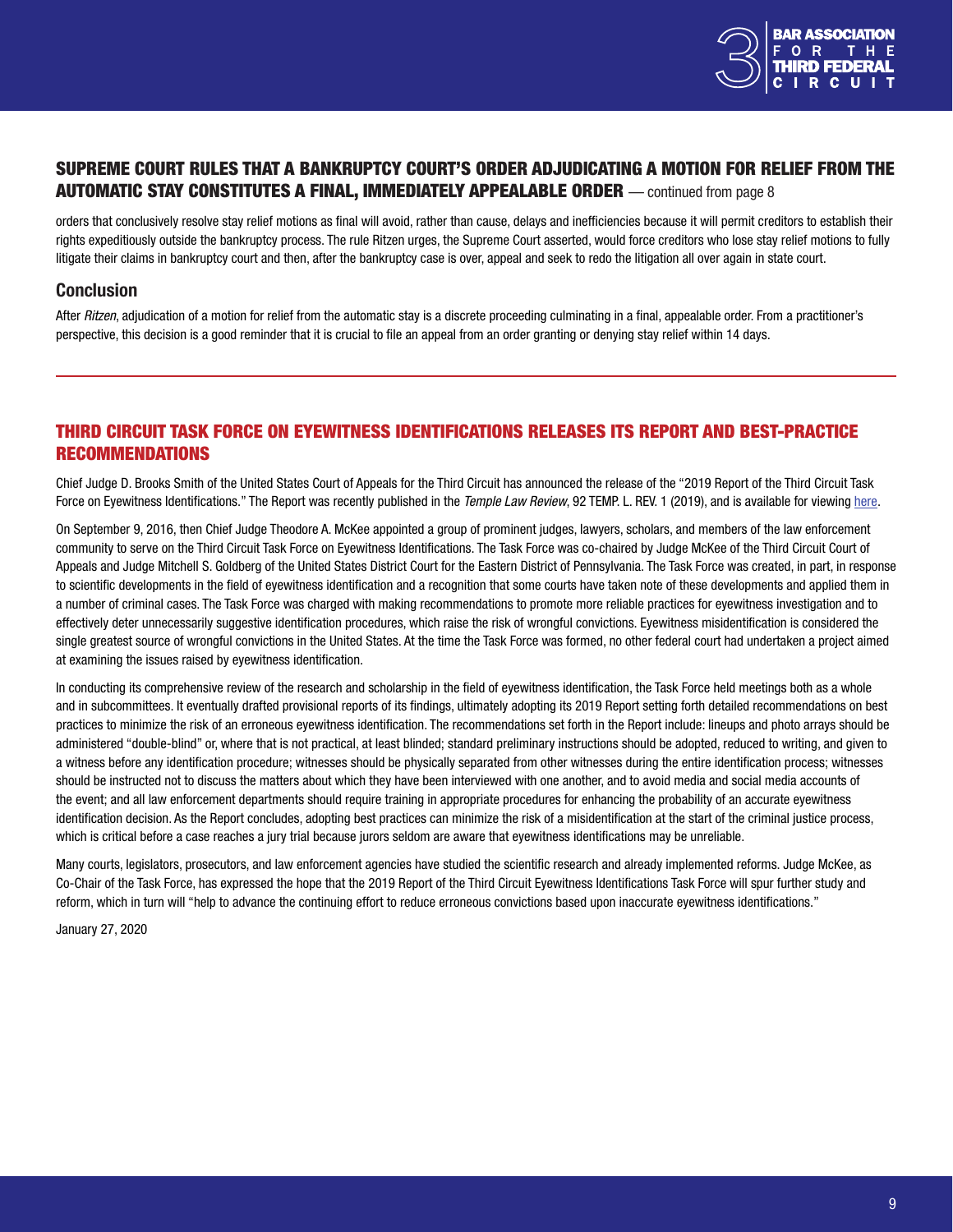

#### <span id="page-9-0"></span>FULL-TIME UNITED STATES MAGISTRATE JUDGE VACANCIES AT NEWARK, NEW JERSEY AND CAMDEN, NEW JERSEY

The United States District Court for the District of New Jersey has announced that it is seeking candidates for the position of full-time United States Magistrate Judge in the Newark vicinage and the Camden vicinage.

In accordance with Section 631(b)(5) of Title 28, United States Code, the Court has established a Merit Selection Panel to assist in the selection of the full-time United States Magistrate Judges through review of applicants and the making of recommendations to the Court.

The appointment of a full-time Magistrate Judge is for a term of eight (8) years. The present salary is \$191,360 per year. To be eligible for appointment, the individual must be a member of good standing of the bar of the highest court of any state or the District of Columbia for at least five years, be less than 70 years of age, and not be related to a Judge of the District Court. Any candidate selected will be subject to a full field investigation by the Federal Bureau of Investigation and an Internal Revenue Service audit, after which the Court will make the appointment.

The duties of the position are demanding and wide-ranging and will include: (1) conduct of various pretrial matters and evidentiary proceedings on delegation of judges of the district court; (2) trial and disposition of civil cases upon consent of the litigants; (3) conduct of most preliminary proceedings in criminal cases; (4) trial and disposition of misdemeanor cases.

The committee invites all qualified members of the bar who are interested and who would like to be considered for appointment to submit a completed application no later than July 10, 2020 to the following address:

William T. Walsh, Secretary Merit Selection Panel Martin Luther King, Jr. Federal Building & U.S Courthouse 50 Walnut Street, 4th floor Newark, NJ 07102

Or by email to [applications@njd.uscourts.gov](mailto:applications%40njd.uscourts.gov?subject=)

[Application](https://www.njd.uscourts.gov/sites/njd/files/mag-appl2018.pdf) forms are available from the Clerk's Office at the above address or on the Court's web site.